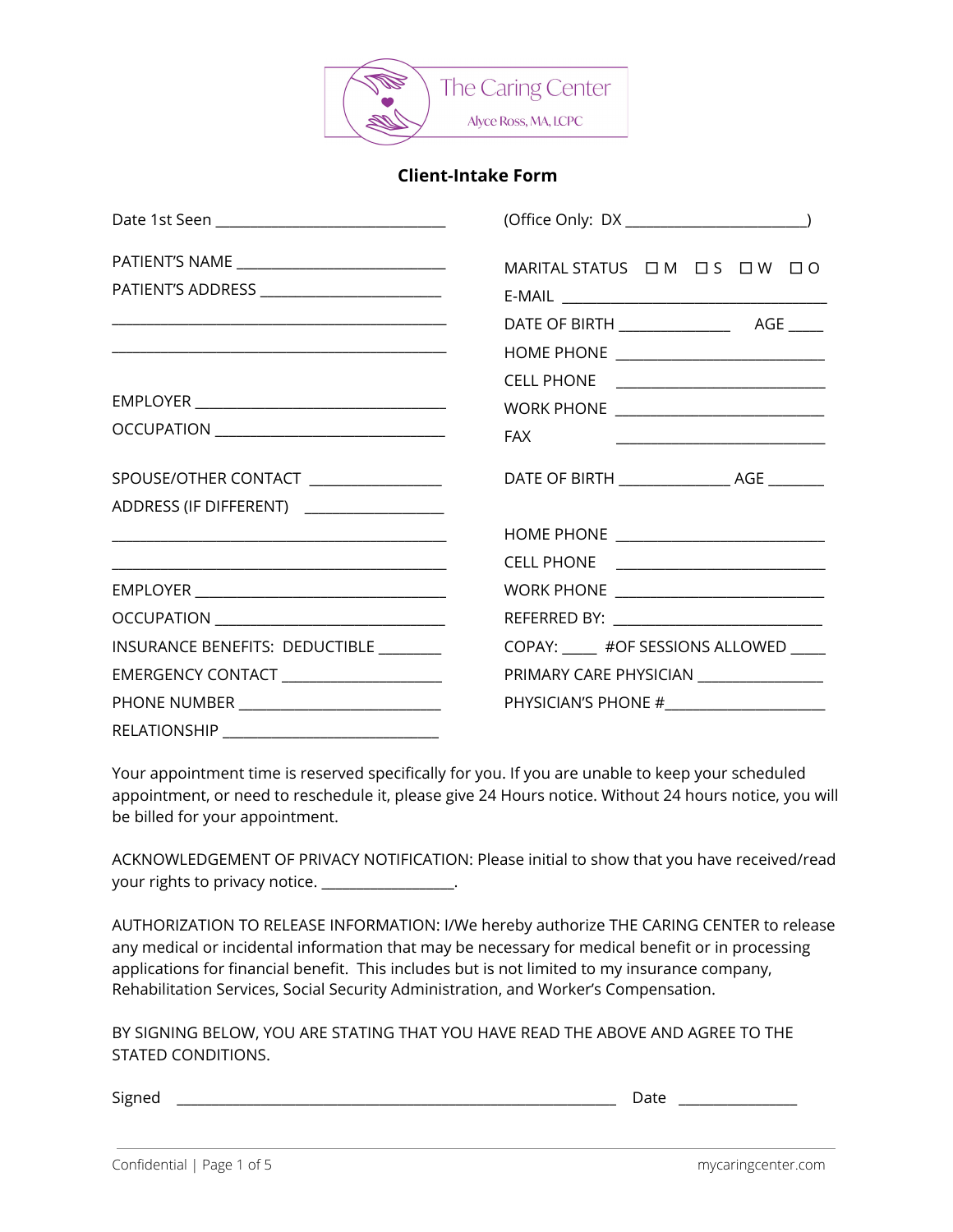## **Household Members**

| <b>Name</b> | Relationship | <u>Age</u> | Occupation/School |  |  |  |
|-------------|--------------|------------|-------------------|--|--|--|
|             |              |            |                   |  |  |  |
|             |              |            |                   |  |  |  |
|             |              |            |                   |  |  |  |

## **Other Members of Your Immediate Family:**

| <u>Name</u> | Relationship | <u>Age</u> | Occupation/School |  |  |
|-------------|--------------|------------|-------------------|--|--|
|             |              |            |                   |  |  |
|             |              |            |                   |  |  |
|             |              |            |                   |  |  |

# **Prior Mental Health Treatment**

| <b>Dates</b> | Agency/Hospital (Indicate if inpatient or outpatient) | Provider |
|--------------|-------------------------------------------------------|----------|
|              |                                                       |          |
|              |                                                       |          |

### **Medical Conditions**

(Previous and Current) Include surgeries, seizures, blackouts:

# **Current Medications**

| <b>Start Date</b> | Name<br><u>Purpose</u> |  | <u>Dosage</u> | <u>Frequency</u> | Date Stopped |  |  |
|-------------------|------------------------|--|---------------|------------------|--------------|--|--|
|                   |                        |  |               |                  |              |  |  |
|                   |                        |  |               |                  |              |  |  |
|                   |                        |  |               |                  |              |  |  |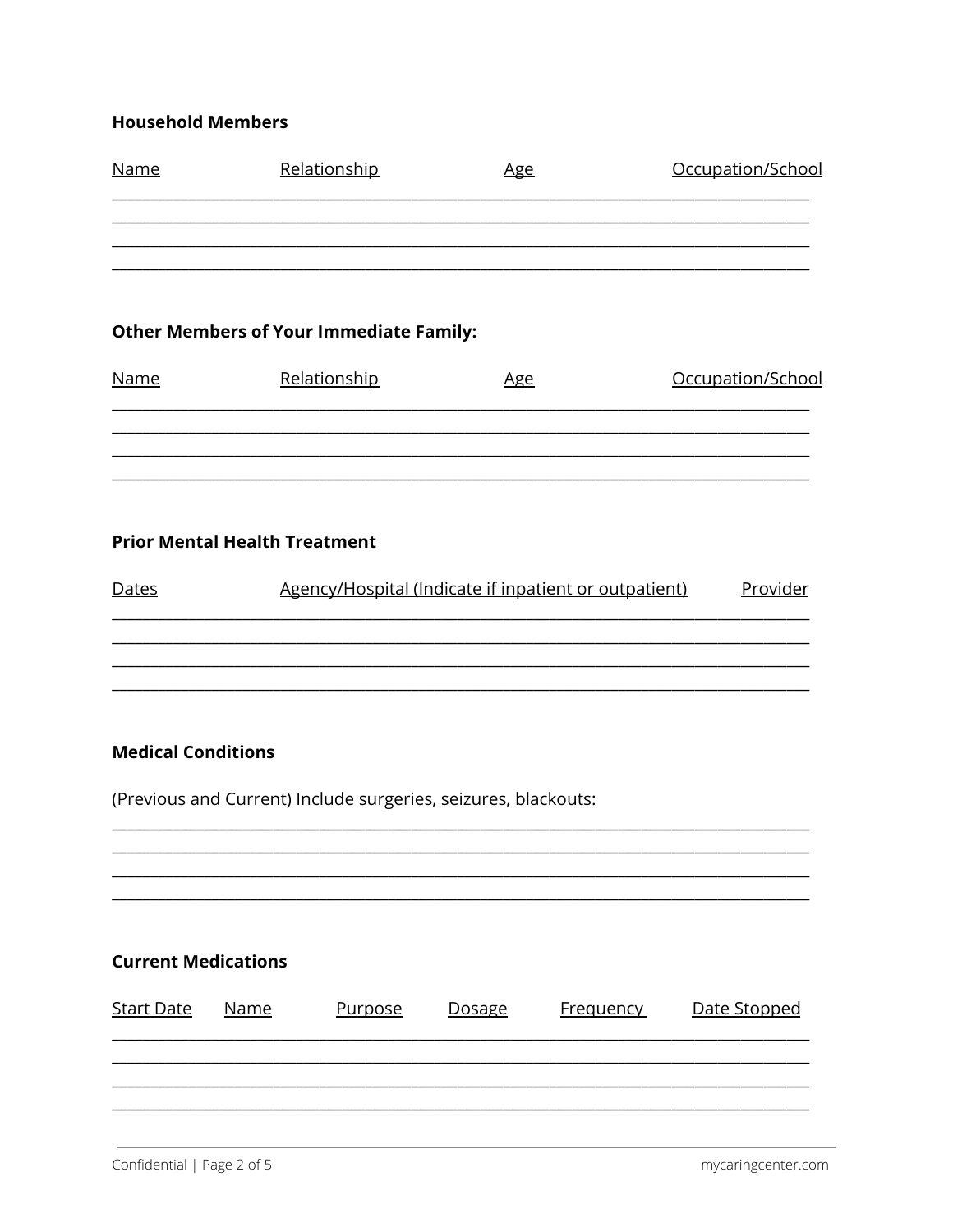### **General and Mental Health Information**

| 1. How would you rate your current physical health? (Please circle one)                             |  |  |  |  |  |  |  |
|-----------------------------------------------------------------------------------------------------|--|--|--|--|--|--|--|
| $\Box$ Unsatisfactory $\Box$ Satisfactory $\Box$ Good $\Box$ Very good<br>$\Box$ Poor               |  |  |  |  |  |  |  |
| Please list any specific health problems you are currently experiencing:                            |  |  |  |  |  |  |  |
| 2. Are you currently experiencing chronic pain? $\Box$ No $\Box$ Yes - If yes, please describe:     |  |  |  |  |  |  |  |
| 3. How many times per week do you generally exercise? __________________________                    |  |  |  |  |  |  |  |
| What types of exercise do you participate in? __________________________________                    |  |  |  |  |  |  |  |
| 4. Are you currently in a romantic relationship? $\Box$ No $\Box$ Yes - If yes, for how long? _____ |  |  |  |  |  |  |  |
| On a scale of 1-10 (1 poor, 10 exceptional), how would you rate your relationship? _____            |  |  |  |  |  |  |  |
| 5. Do you consider yourself to be spiritual or religious? $\Box$ No $\Box$ Yes - If yes, describe   |  |  |  |  |  |  |  |

## **Family Mental Health History**

In the section below, identify if there is a family history of any of the following. If yes, please *indicate the relationship to you: (i.e. mother, brother, uncle, etc.)*

| <b>Mental Issue</b>           | <b>Please Circle</b> | <b>Family Member(s)</b> |
|-------------------------------|----------------------|-------------------------|
| Alcohol/substance Abuse       | Yes / No             |                         |
| Anxiety                       | Yes / No             |                         |
| Depression                    | Yes / No             |                         |
| Domestic Violence             | Yes / No             |                         |
| <b>Eating Disorders</b>       | Yes / No             |                         |
| Obesity                       | Yes / No             |                         |
| Obsessive Compulsive Behavior | Yes / No             |                         |
| Schizophrenia                 | Yes / No             |                         |
| Suicide Attempts              | Yes / No             |                         |
| Other:                        | Yes / No             |                         |
| (Please specify)              |                      |                         |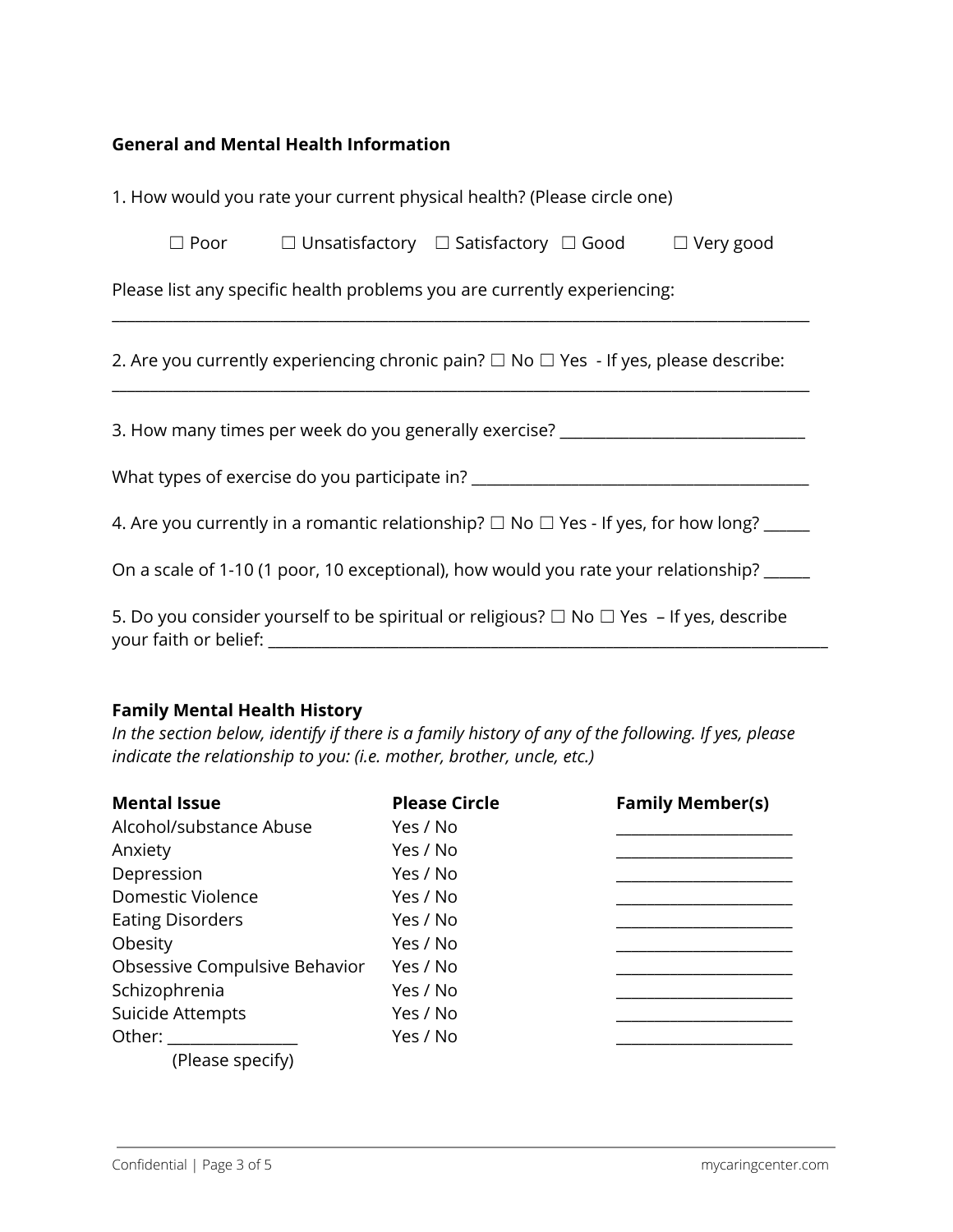## **Areas of Difficulty**

Please check areas of difficulty below:

- ❏ Marriage/Relationship
- ❏ Family
- ❏ Job/School
- ❏ Friendship/Peer relationships
- ❏ Financial Situation
- ❏ Hobbies/Interests/Play Activities
- ❏ Activities of Daily Living (personal hygiene, bathing, housecleaning, etc.)
- ❏ Ability to Concentrate
- ❏ Ability to Control Temper
- ❏ Changes in Eating Habits
- ❏ Weight Loss \_\_\_\_ lbs. \_\_\_\_ (time period)
- ❏ Weight Gain \_\_\_\_ lbs. \_\_\_\_ (time period)
- ❏ Current Weight \_\_\_\_ Height \_\_\_\_\_\_\_\_\_\_
- ❏ Changes in Sleeping Habits
	- ❏ Difficulty Falling Asleep
	- ❏ Difficulty Staying Asleep
	- ❏ Early Morning Awakening
- ❏ Sexual Dysfunction
- ❏ Depressed Mood
- ❏ Decreased Energy
- ❏ Grief
- ❏ Hopelessness
- ❏ Worthlessness
- ❏ Guilt
- ❏ Anxiousness
- ❏ Panic Attacks
- ❏ Suicidal Thoughts
- ❏ Obsessions/Compulsions
- ❏ Elevated Mood
- ❏ Irritability
- ❏ Impulsiveness
- ❏ Hyperactivity
- ❏ Disruption of Thoughts
- ❏ Hallucinations
- ❏ Paranoia
- ❏ Emotional/Physical/Sexual Trauma
	- ❏ Victim \_\_\_\_\_\_\_\_\_\_\_\_\_\_
	- ❏ Perpetrator \_\_\_\_\_\_\_\_\_\_\_\_\_\_

What are your two most important goals for therapy?

1. \_\_\_\_\_\_\_\_\_\_\_\_\_\_\_\_\_\_\_\_\_\_\_\_\_\_\_\_\_\_\_\_\_\_\_\_\_\_\_\_\_\_\_\_\_\_\_\_\_\_\_\_\_\_\_\_\_\_\_\_\_\_\_\_\_\_\_\_\_\_\_\_\_\_\_\_\_\_\_\_\_\_\_\_ \_\_\_\_\_\_\_\_\_\_\_\_\_\_\_\_\_\_\_\_\_\_\_\_\_\_\_\_\_\_\_\_\_\_\_\_\_\_\_\_\_\_\_\_\_\_\_\_\_\_\_\_\_\_\_\_\_\_\_\_\_\_\_\_\_\_\_\_\_\_\_\_\_\_\_\_\_\_\_\_\_\_\_\_ 2. \_\_\_\_\_\_\_\_\_\_\_\_\_\_\_\_\_\_\_\_\_\_\_\_\_\_\_\_\_\_\_\_\_\_\_\_\_\_\_\_\_\_\_\_\_\_\_\_\_\_\_\_\_\_\_\_\_\_\_\_\_\_\_\_\_\_\_\_\_\_\_\_\_\_\_\_\_\_\_\_\_\_\_\_

\_\_\_\_\_\_\_\_\_\_\_\_\_\_\_\_\_\_\_\_\_\_\_\_\_\_\_\_\_\_\_\_\_\_\_\_\_\_\_\_\_\_\_\_\_\_\_\_\_\_\_\_\_\_\_\_\_\_\_\_\_\_\_\_\_\_\_\_\_\_\_\_\_\_\_\_\_\_\_\_\_\_\_\_